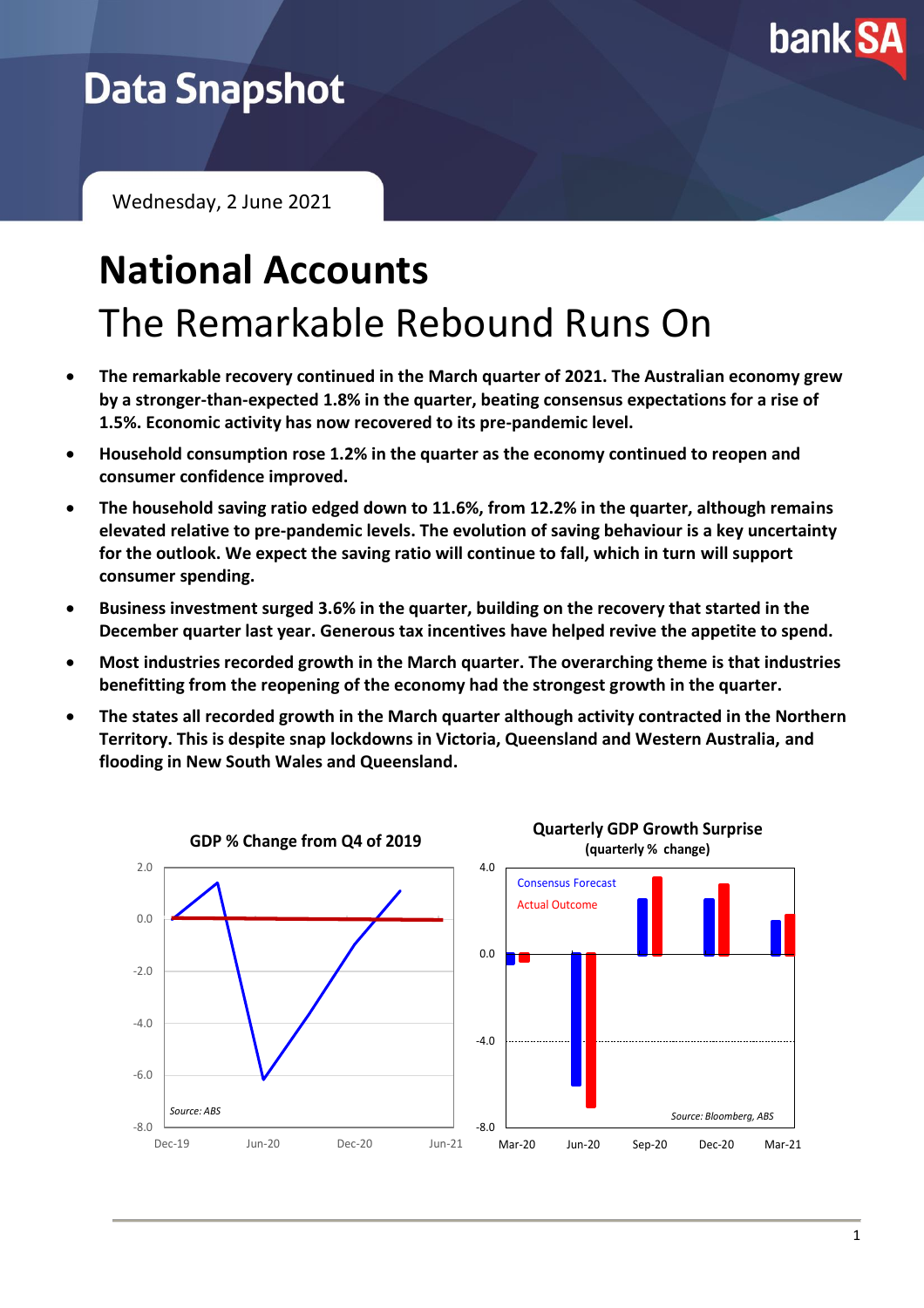The remarkable recovery has continued in the March quarter of 2021. The Australian economy grew by a stronger-than-expected 1.8% in the quarter, beating consensus expectations for a rise of 1.5% and landing on the high side of the range of expectations. Expectations leading into the release ranged between growth of 0.5% and 2.1%.

The strong result means that the economic activity has now recovered to its pre-pandemic level. Indeed, compared to the final quarter of 2019, the Australian economy is 0.8% bigger. The economy has recovered faster and more furiously than economists and policymakers expected. Indeed, the Australian economy has beat consensus expectations on growth in four out of the past five quarters dating back to the start of 2020. And this has occurred during an incredibly uncertain and volatile period. The Australian economy only underperformed expectations in the June quarter of 2020.

Australia also stands out from the pack of economies in the developed world. It is supressed the virus incredibly well with minimal economic cost relative to these other economies. Last year, the Australian economy shrank just 1.0% (revised from a decline of 1.1%). Few major economies can claim to have had less fatalities than Australia, or as small a fall in economic activity.

Consumer spending, business investment and public investment added to growth, whilst net exports was a drag.

#### **GDP Expenditure Measure:**

An easing of restrictions, low interest rates, generous tax incentives for businesses, an upturn in dwelling prices and falling unemployment continued to support a continuing recovery in the Australian economy. The March quarter was marked by snap lockdowns in Victoria, Queensland and Western Australia, as well as floods in New South Wales and Queensland. The GDP result would have no doubt been firmer without these events.

| <b>Selected Expenditure Items on GDP, Chain Volume Measures</b> |                             |  |
|-----------------------------------------------------------------|-----------------------------|--|
|                                                                 | Quarterly %                 |  |
|                                                                 | Change                      |  |
| Household Consumption                                           | 0.7                         |  |
| <b>Public Consumption</b>                                       | $-0.5$                      |  |
| Dwelling Investment                                             | 6.4                         |  |
| <b>Business Investment</b>                                      | 3.6                         |  |
| Public Investment                                               | 2.9                         |  |
|                                                                 | Contribution<br>to GDP, ppt |  |
| Inventories                                                     | 0.7                         |  |
| Net Exports                                                     | 0.6                         |  |

**Household consumption** rose 1.2% in the quarter as the economy continued to reopen and consumer confidence improved. It follows very solid gains of 4.5% in the December quarter and 7.8% in the September quarter. In terms of contribution to growth in the quarter, household consumption had the biggest impact along with inventories, adding 0.7 percentage points each.

Consumer spending on services lifted, as looser social-distancing restrictions and the vaccine rollout helped consumers return to pre-COVID-19 habits and preferences. In particular, spending at hotels, cafes and restaurants has roared back. It was the consumption category that grew the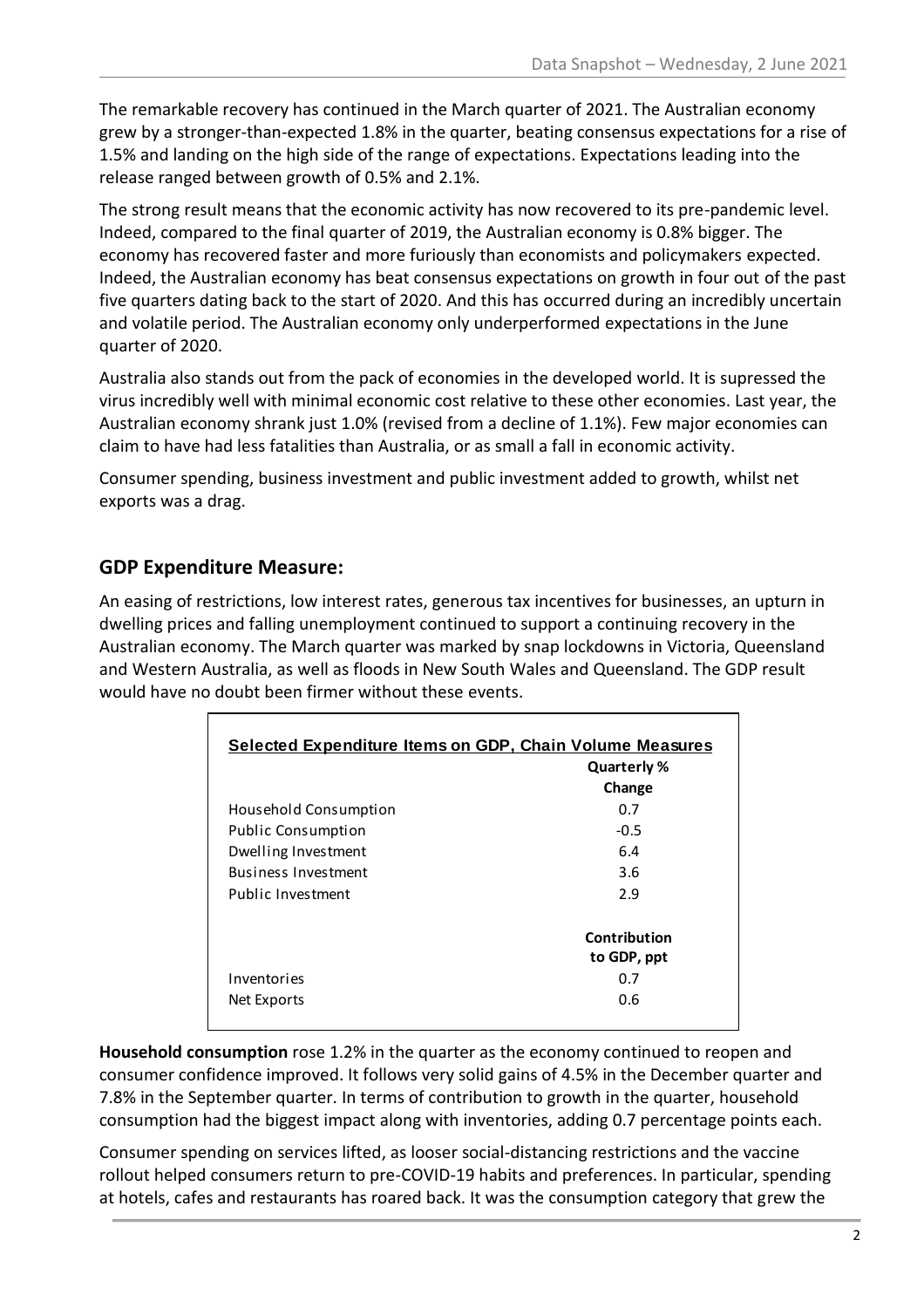most in the quarter – jumping 14.8%. Indeed, spending on this category has risen a staggering 102.6% since the middle of last year, after slumping around 60% in the first half of 2020 when the shock from the pandemic was greatest. Unsurprisingly, Australians have spent less time at home cooking; food retailing fell for a second straight quarter.

Another category that has recovered significant ground is transport services. It shrank almost 88% in the first half of last year and has since jumped up 98.2%. Similarly, recreation and culture were hard hit during the first half of last year (down 17.2%) but has lifted nearly 27% since the end of the June quarter last year.

By contrast, the weakest categories were spending on alcoholic beverages (down 3.9% in Q1) and spending on electricity, gas and other fuels (-3.8%).

**Business investment** surged 3.6% in the March quarter, building on the recovery that started in the December quarter of last year. The recovery from the pandemic has been led by the consumer. Encouragingly, business spending is now also contributing to the rebound. Business investment has risen 6.0% in the past two quarters, after recording six consecutive declines between the June quarter of 2019 and the September quarter of 2020, amounting to a contraction of 8.6% over the period.

Generous tax incentives from the Federal government have helped revive the appetite to spend. In fact, spending on machinery & equipment climbed 11.6% in the March quarter – the sharpest rate in 11 years, as businesses take advantage of temporary immediate expensing. The loss carry back provisions are also available to businesses temporarily until the end of 2022-23. The program helps give eligible businesses a cash flow boost that they can use to expand and spend.

Business conditions, business confidence and capacity utilisation are at elevated levels and will support on ongoing recovery in business investment. The uplift in business investment also helps jobs growth, which will provide further support to consumer spending.



**Dwelling investment** posted a very solid 6.4% increase in the quarter and added 0.3 percentage points to quarterly growth, reflecting the improving housing market. The annual rate climbed to a near 5-year high of 7.9%. Record low interest rates, falling unemployment and HomeBuilder have put a fire under the housing market and spurred a lift in dwelling construction.

The **government** added a small contribution to growth in the quarter of 0.1 of a percentage point, reflecting the mixed outcomes between public consumption and public investment. Public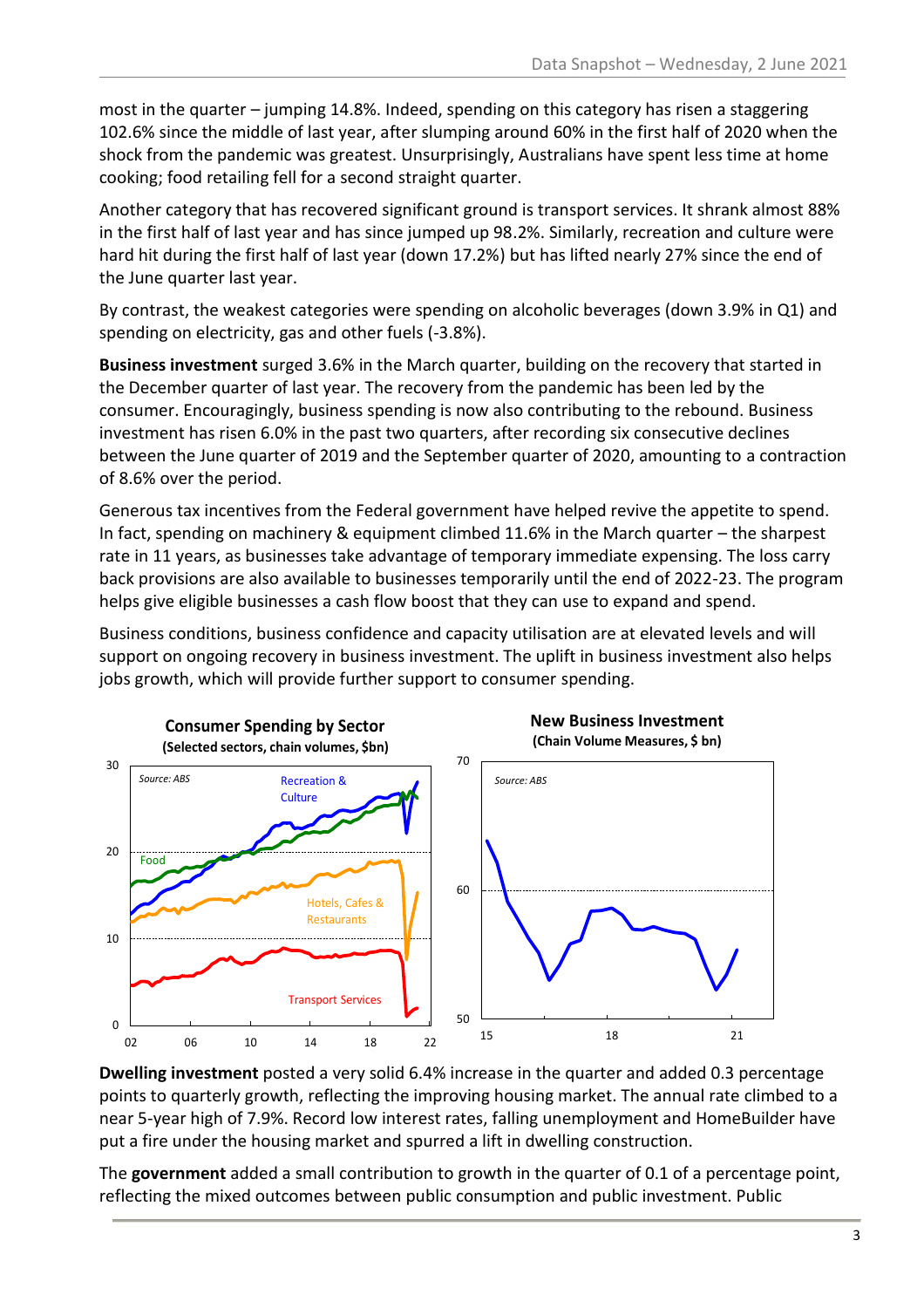consumption fell 0.5% in the March quarter, marking the first quarterly decline in almost 3 years. But public investment grew 2.9% and picked up the slack from the decline in public consumption.

Overall, domestic demand increased by a very robust rate of 1.6% in the March quarter. It follows solid increases of 3.4% in the December quarter and 4.6% in the September quarter (a record gain!). In year-on-year terms, domestic demand lifted 1.9%, the first time growth has been recorded in a year.

**Net exports** continued to weigh on growth in the March quarter, as growth in imports (1.0%) compared with a sharp drop in exports (-6.2%). The increase in imports is consistent with the recovery in domestic spending.

#### **GDP Income Measure:**

GDP based on income measures rose 1.9% in the March quarter, when excluding the impact of prices, to be 0.9% higher over the year. Importantly, GDP is also higher than pre-pandemic levels according to this measure.

**Gross household disposable income** rose 1.0% in the March quarter.

The increase was underpinned by a 1.5% in **employee wages** (compensation of employees), which is 3.0% higher over the year. The rebound in employee wages over the past few quarters has more than made up for the dip in the June quarter of last year. The increase in wages paid reflects rises in employment and hours worked, both of which are now above pre-pandemic levels. Private wages paid rose 2.4% in the quarter, partly offset by a 1.6% fall in public sector wages paid.

The rise in wages paid was partly offset by a decline in **social assistance payments,** as the payment rates of JobKeeper and other temporary support programs were reduced. The number of people relying on support payments has also likely declined as the labour market has continued to recover.

The household **saving ratio** edged down to 11.6%, from 12.2% in the quarter, although remains elevated relative to pre-pandemic levels (around 5%). Savings fell because the growth in household consumption outpaced the growth in disposable income. Elevated levels of household savings mean there is the opportunity for consumers to draw down on these savings and spend more in the economy, especially if they feel confident to do so. Recent measures of consumer confidence reveal consumers are upbeat about the economic outlook. We expect, therefore, this household savings ratio will continue to come down and support consumer spending.

However, the outlook for household saving behaviour is a key uncertainty and could have material implications for economic growth. Households accumulated large saving buffers in the past year, and the extent to which households draw down on these savings will significantly impact consumption. Households may instead opt to continue strengthening their balance sheets, including by paying down debt, which would provide less support for near-term economic growth than if households spent this money on goods or services. This may happen if there is a major outbreak of the virus. Currently, Victoria is in a snap lockdown that has been extended by another week as the state battles to contain the outbreak. Elsewhere in Australia, the virus is contained, although the prospect of further lockdowns remains a risk.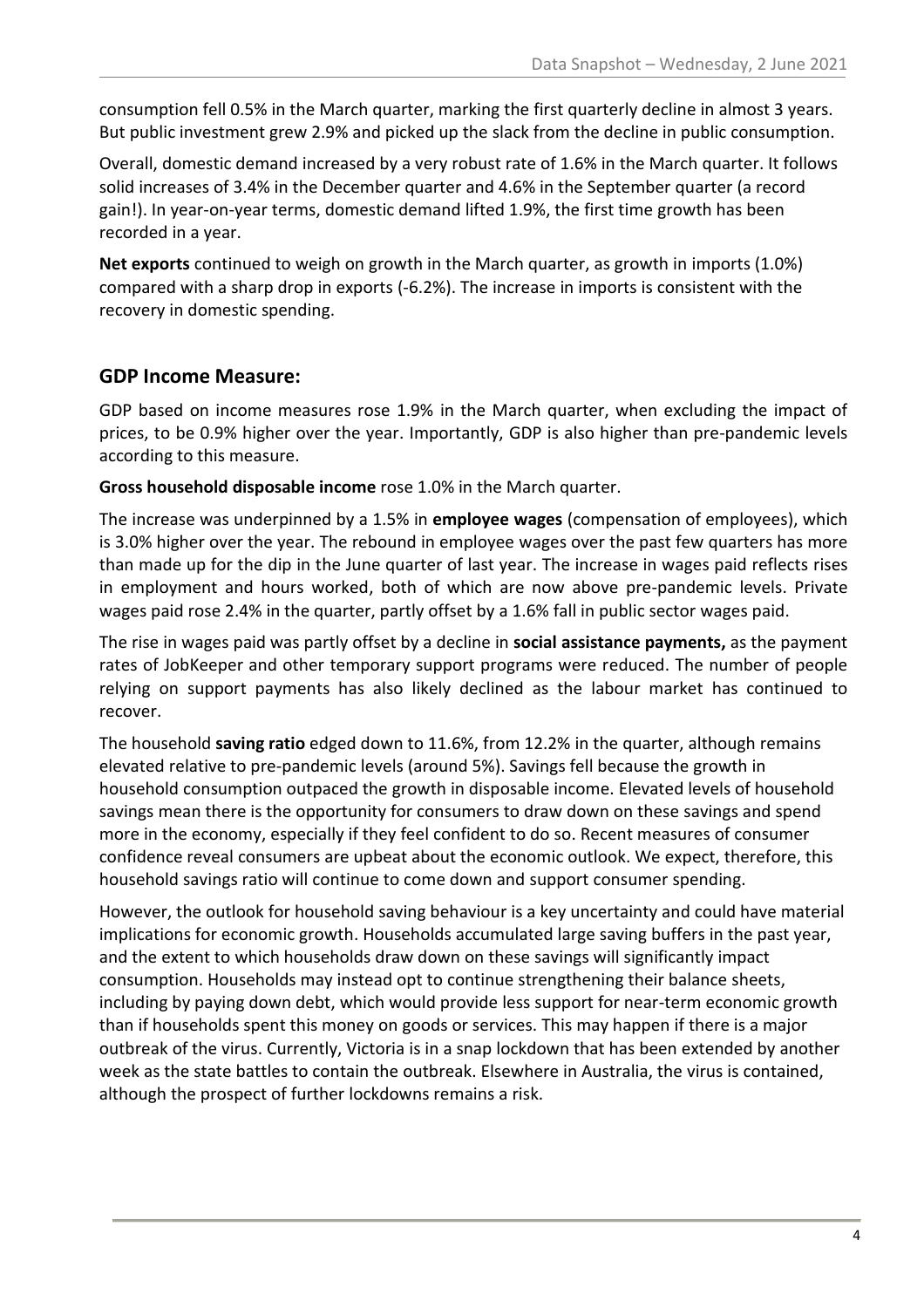

The **terms of trade** (the ratio of export prices to import prices) rose 7.4% in the quarter and is at its highest level since the December quarter 2011. The increase in the terms of trade was underpinned by stronger export prices, especially for iron ore and LNG. The terms of trade is 15.0% higher than in the December quarter 2019.

Strong demand from China on the back of aggressive, infrastructure-focused stimulus has pushed up commodity prices, alongside the general improvement in the global economic outlook. In some cases, supply disruptions have also contributed to higher prices. For example, iron ore averaged around US\$150 per tonne in the March quarter and earlier this month pierced US\$200 per tonne.

#### **State Final Demand:**

The states all recorded growth in the March quarter although activity contracted in the Northern territory. This is despite snap lockdowns in Victoria, Queensland and Western Australia and flooding in New South Wales and Queensland.

Growth was strongest in Western Australia, with state final demand expanding 3.0% in the quarter. Notably, there was a sharp 21.5% lift in business investment in machinery and equipment in the quarter driven by small businesses and the mining industry. There was also a 6.8% lift in non-dwelling construction underpinned by new engineering construction from mining businesses. Consumption lifted by a more modest 0.4%.

Victoria came in second, with 2.3% growth in the quarter, as the state continued to recover from its extended second lockdown in 2020. Household consumption increased 3.2%, as the further relaxation of restrictions led to more spending on recreation and culture, and hotels, cafes & restaurants. Public investment also rose 5.8% alongside a pick up in state and local government spending on road and rail infrastructure and health-related projects.

State final demand increased 1.6% in Tasmania, 1.5% in NSW and 1.4% in South Australia in the March quarter. All three states saw an increase consumption and private investment. The latter was associated with a pick up in dwelling construction due to government initiatives. Spending on machinery & equipment jumped 15.2% in NSW. Public investment rose 8.5% in South Australia alongside an increase in spending from state and local governments, with continued robust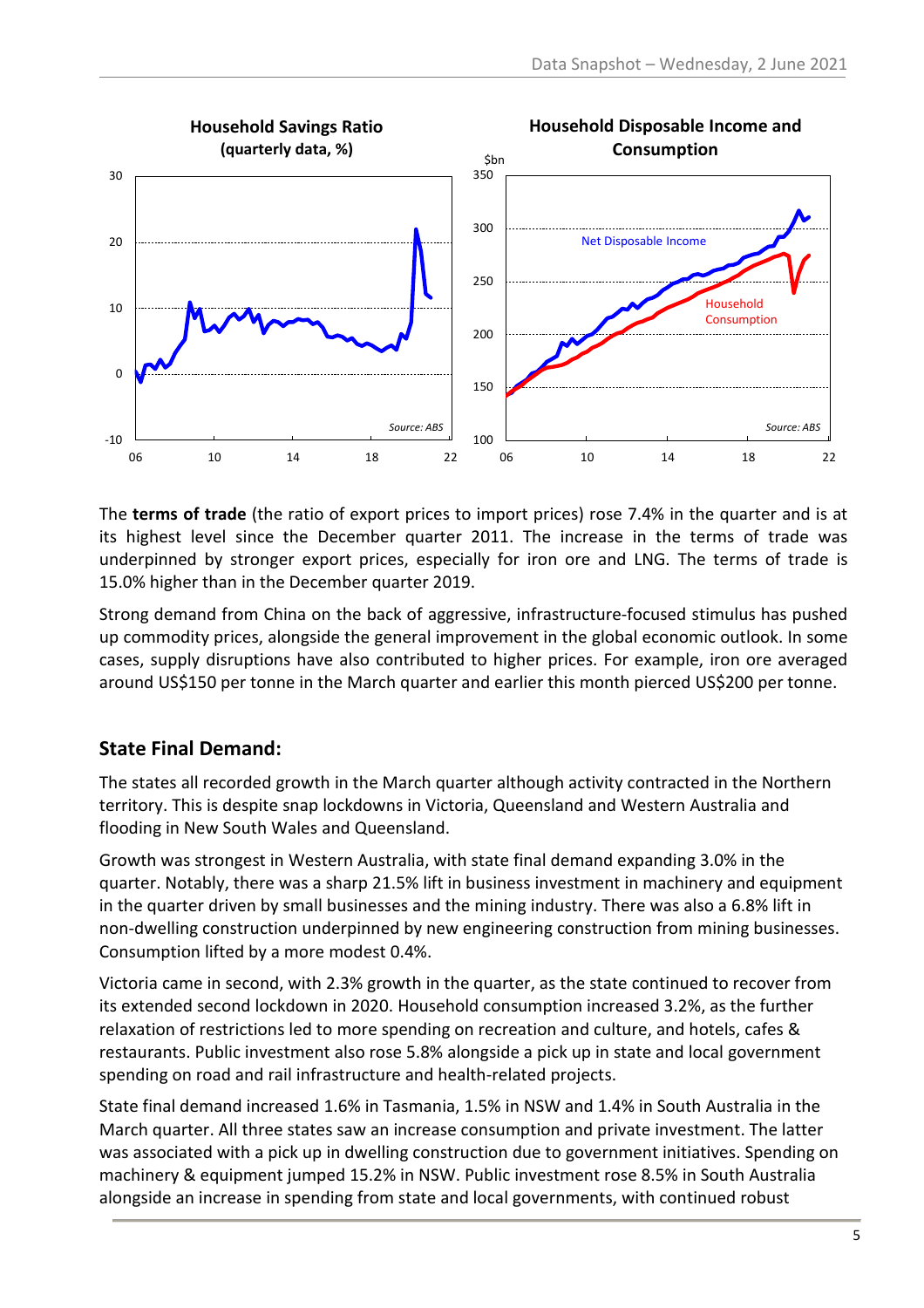investment in education and the commencement of major road projects.

There was a more modest lift in activity in the Australian Capital Territory, with state demand up 0.5% in the quarter, and Queensland, which expanded 0.4%. There was a rise in dwelling investment in both regions associated with HomeBuilder. Other factors weighed on state final demand. In Queensland, consumption declined slightly as spending on food, clothing & footwear and the purchase of vehicles slipped, while in the Australian Capital Territory, public investment decreased.

State final demand contracted 1.9% in the Northern Territory. This reflects a 30.2% drop in machinery & equipment investment after a large amount of spending in the previous quarter and a sharp fall in non-dwelling construction. Public investment also fell alongside a reduction in work on road projects.



#### **State Final Demand (quarterly % change, December quarter 2020)**

#### **Industry Breakdown:**

Most industries recorded growth in the March quarter. The clear overarching theme is that industries benefitting from the reopening of the economy had the strongest growth in the quarter.

The arts and recreation, accommodation & food services and other services (includes personal care and automotive repairs) were standouts. Transport, postal and warehousing was boosted by increased demand for freight and delivery services as well as a pick up in road and air transport as restrictions eased. Separately, the rental, hiring and real estate sector has been bolstered by the housing boom. Only four of the 19 industry categories recorded a contraction in the quarter.

The results are more mixed in annual growth terms, with eight industries in the red, highlighting that the recovery remains uneven.

Administrative & support services, which captured travel agents, and transport, postal & warehousing, which captures air travel, experienced the largest declines over the year to March.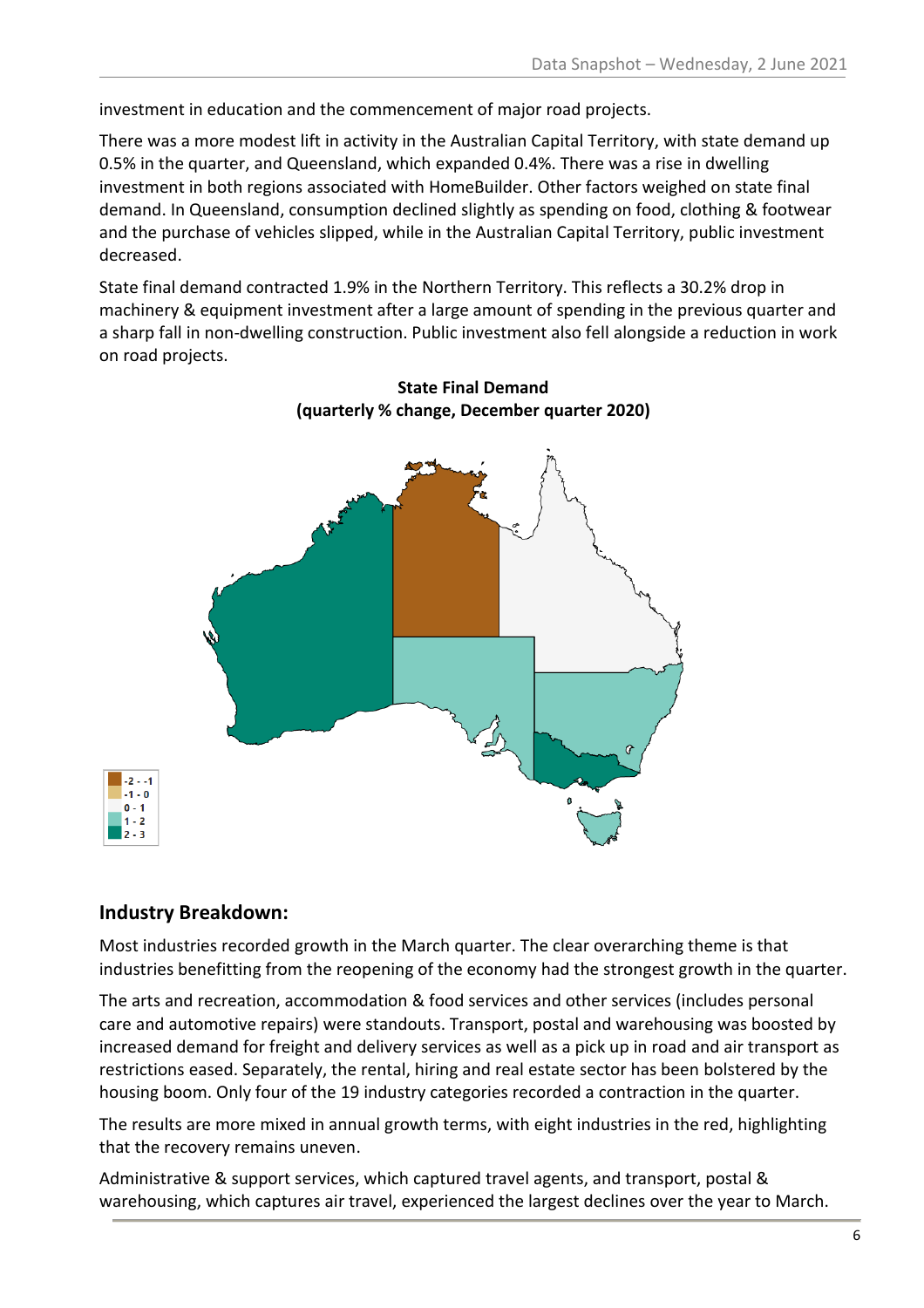Both industries are linked to tourism, where the closure of international borders continues to weigh on activity. The \$1.2 billion support package for the tourism industry announced a few months ago will provide some support. However, the rollout of vaccines and the subsequent return of international travel will be key to drive a more significant recovery in tourism-exposed industries.

| <b>Industry Gross Value Added, Chain Volume Measures</b> |                             |         |
|----------------------------------------------------------|-----------------------------|---------|
| Ranked by Quarterly % Change, March Quarter 2021         |                             |         |
|                                                          | <b>Quarterly % Annual %</b> |         |
| <b>By Industry</b>                                       | Change                      | Change  |
| <b>Other Services</b>                                    | 5.8                         | 1.7     |
| Arts and Recreation Services                             | 5.7                         | $-0.8$  |
| Rental, Hiring and Real Estate Services                  | 5.3                         | 2.2     |
| Accommodation and Food Services                          | 5.2                         | $-0.1$  |
| Transport, Postal and Warehousing                        | 5.0                         | $-7.8$  |
| Construction                                             | 4.4                         | $-0.8$  |
| Manufacturing                                            | $3.0^{\circ}$               | $-0.4$  |
| <b>Wholesale Trade</b>                                   | 2.9                         | 6.3     |
| Agriculture, Forestry and Fishing                        | 2.9                         | 34.2    |
| <b>Administrative and Support Services</b>               | 1.9                         | $-10.0$ |
| Professional, Scientific and Technical Services          | 1.2 <sub>1</sub>            | 1.7     |
| <b>Health Care and Social Assistance</b>                 | 1.2 <sub>2</sub>            | 4.0     |
| Mining                                                   | 0.7                         | $-2.3$  |
| <b>Education and Training</b>                            | 0.3                         | 1.0     |
| <b>Financial and Insurance Services</b>                  | 0.2 <sub>0</sub>            | 2.6     |
| <b>Public Administration and Safety</b>                  | $-0.7$                      | 2.0     |
| Electricity, Gas, Water and Waste Services               | $-0.9$                      | $-1.4$  |
| <b>Retail Trade</b>                                      | $-1.0$                      | 3.6     |
| <b>Information Media and Telecommunications</b>          | $-1.9$                      | 0.6     |

*Source: ABS*

**Besa Deda, Chief Economist** Ph: 02-8254-3254

**Matthew Bunny, Economist** Ph: 02-8254-0023